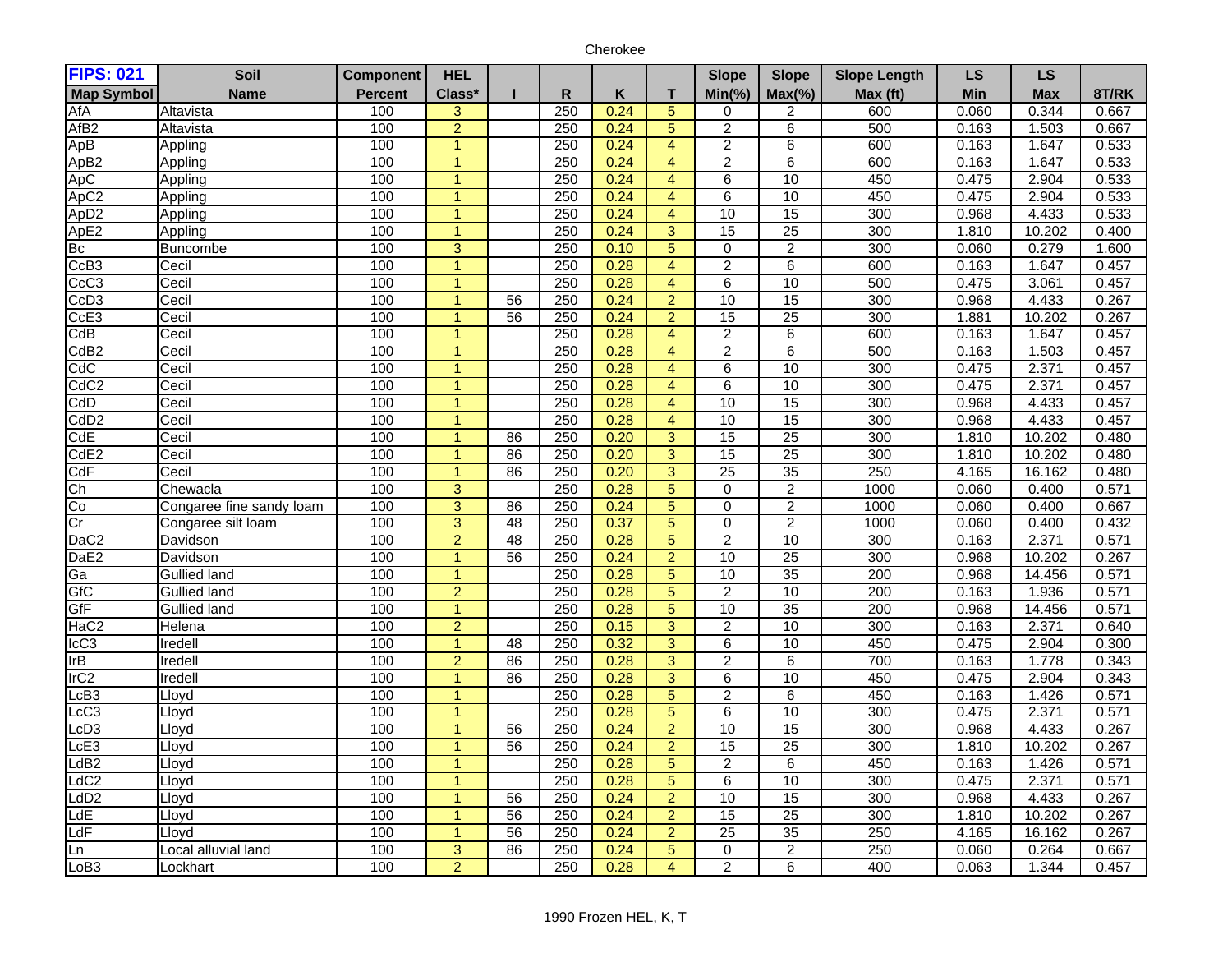| Cherokee |
|----------|
|----------|

| Class*<br>${\sf R}$<br>Κ<br>$Min(\% )$<br>$Max(\% )$<br>Min<br>8T/RK<br><b>Percent</b><br>T<br>Max (ft)<br><b>Max</b><br><b>Name</b><br>250<br>0.28<br>100<br>$\overline{4}$<br>250<br>0.475<br>2.164<br>0.457<br>Lockhart<br>6<br>10<br>100<br>250<br>0.28<br>10<br>15<br>200<br>0.968<br>3.620<br>$\mathbf{1}$<br>$\overline{4}$<br>0.457<br>Lockhart<br>100<br>250<br>0.28<br>15<br>$\overline{25}$<br>200<br>1.810<br>8.330<br>0.457<br>Lockhart<br>1<br>$\overline{4}$<br>100<br>$\overline{2}$<br>0.24<br>$6\overline{6}$<br>400<br>rB2<br>250<br>$\overline{4}$<br>$\overline{2}$<br>0.163<br>1.344<br>0.533<br>Lockhart<br>100<br>250<br>0.24<br>$\overline{4}$<br>10<br>250<br>$\overline{6}$<br>0.475<br>2.164<br>0.533<br>_ockhart<br>$\mathbf{1}$<br>100<br>250<br>10<br>15<br>200<br>3.620<br>0.533<br>0.24<br>$\overline{4}$<br>0.968<br>Lockhart<br>1<br>25<br>200<br>100<br>250<br>0.24<br>15<br>1.810<br>8.330<br>0.533<br>$\overline{1}$<br>$\overline{4}$<br>Lockhart<br>250<br>35<br>200<br>100<br>0.24<br>$\overline{25}$<br>14.456<br>0.533<br>_ockhart<br>$\overline{4}$<br>4.165<br>1<br>35<br>300<br>LuE <sub>2</sub><br>100<br>250<br>0.24<br>$\overline{2}$<br>10<br>0.968<br>17.705<br>0.267<br>Louisburg<br>$M$ aB3<br>55<br>250<br>0.28<br>$\overline{4}$<br>$\overline{2}$<br>$\overline{6}$<br>600<br>0.163<br>1.647<br>0.457<br>Madison<br>$\mathbf{1}$<br>MaB <sub>3</sub><br>45<br>250<br>0.28<br>600<br>$\overline{4}$<br>$\overline{2}$<br>$\overline{6}$<br>0.163<br>1.647<br>0.457<br>Cecil<br>1<br>MaC <sub>3</sub><br>55<br>250<br>0.28<br>$\overline{4}$<br>10<br>450<br>2.904<br>0.457<br>Madison<br>$\overline{1}$<br>6<br>0.475<br>MaC <sub>3</sub><br>45<br>250<br>0.28<br>$\overline{6}$<br>10<br>450<br>2.904<br>$\overline{4}$<br>0.475<br>0.457<br>Cecil<br>1<br>MaD <sub>3</sub><br>55<br>250<br>15<br>300<br>0.28<br>$\overline{4}$<br>10<br>0.968<br>4.433<br>0.457<br>Madison<br>1<br>MaD <sub>3</sub><br>45<br>250<br>15<br>300<br>$\overline{56}$<br>0.24<br>$\overline{2}$<br>$\overline{10}$<br>0.968<br>4.433<br>0.267<br>Cecil<br>1<br>55<br>25<br>300<br>Madison<br>250<br>0.28<br>$\overline{4}$<br>15<br>1.810<br>10.202<br>0.457<br>45<br>$\overline{25}$<br>300<br>250<br>0.24<br>$\overline{2}$<br>15<br>1.810<br>10.202<br>0.267<br>Cecil<br>56<br>$\mathbf{1}$<br>55<br>250<br>600<br>Madison<br>0.24<br>$\overline{4}$<br>$\overline{2}$<br>$\overline{6}$<br>0.163<br>1.647<br>0.533<br>1<br>45<br>Cecil<br>250<br>0.28<br>$\overline{4}$<br>$\overline{2}$<br>$\overline{6}$<br>600<br>1.647<br>0.457<br>$\mathbf{1}$<br>0.163<br>55<br>250<br>0.24<br>$\overline{2}$<br>$\overline{6}$<br>450<br>1.426<br>0.533<br>Madison<br>$\overline{4}$<br>0.163<br>45<br>Cecil<br>250<br>0.28<br>$\boldsymbol{2}$<br>6<br>450<br>0.163<br>1.426<br>0.457<br>$\overline{1}$<br>$\overline{4}$<br>55<br>250<br>0.24<br>10<br>300<br>$\overline{4}$<br>$\overline{6}$<br>0.475<br>2.371<br>0.533<br>Madison<br>45<br>250<br>0.28<br>10<br>300<br>Cecil<br>$\overline{4}$<br>$\overline{6}$<br>0.475<br>2.371<br>0.457<br>MdC <sub>2</sub><br>55<br>250<br>0.24<br>$\overline{4}$<br>10<br>300<br>0.475<br>2.371<br>0.533<br>Madison<br>6<br>$\mathbf{1}$<br>45<br>250<br>0.28<br>10<br>300<br>2.371<br>Cecil<br>$\overline{4}$<br>6<br>0.475<br>0.457<br>1<br>55<br>250<br>15<br>300<br>Madison<br>$\overline{1}$<br>0.24<br>$\overline{4}$<br>$\overline{10}$<br>0.968<br>4.433<br>0.533<br>250<br>15<br>45<br>0.28<br>10<br>300<br>Cecil<br>$\overline{4}$<br>0.968<br>4.433<br>0.457<br>1<br>55<br>250<br>0.24<br>10<br>15<br>300<br>0.533<br>Madison<br>$\overline{4}$<br>0.968<br>4.433<br>45<br>250<br>0.28<br>$\overline{4}$<br>10<br>15<br>300<br>4.433<br>Cecil<br>0.968<br>0.457<br>1<br>25<br>55<br>250<br>0.24<br>$\overline{4}$<br>15<br>300<br>10.202<br>Madison<br>1.810<br>0.533<br>$\blacktriangleleft$<br>25<br>45<br>$\overline{86}$<br>250<br>0.20<br>$\overline{3}$<br>15<br>300<br>10.202<br>0.480<br>Cecil<br>1.810<br>$\mathbf{1}$<br>55<br>250<br>0.24<br>15<br>25<br>300<br>Madison<br>$\overline{4}$<br>1.810<br>10.202<br>0.533<br>1<br>45<br>$\overline{25}$<br>250<br>$\overline{3}$<br>15<br>300<br>1.810<br>0.480<br>Cecil<br>86<br>0.20<br>10.202<br>$\mathbf{1}$<br>55<br>250<br>25<br>35<br>250<br>0.24<br>$\overline{4}$<br>4.165<br>16.162<br>0.533<br>Madison<br>MdF <sub>2</sub><br>Cecil<br>45<br>$\overline{3}$<br>$\overline{25}$<br>35<br>250<br>86<br>250<br>0.20<br>4.165<br>16.162<br>0.480<br>1<br>MeC<br>250<br>10<br>300<br>100<br>0.28<br>$\overline{2}$<br>0.163<br>2.371<br>0.114<br>Manteo<br>$\overline{1}$<br>$\mathbf{1}$<br>100<br>15<br>MeC <sub>2</sub><br>250<br>0.28<br>300<br>0.475<br>4.433<br>$\overline{1}$<br>$\,6$<br>0.114<br>Manteo<br>$\mathbf{1}$<br>MeD<br>100<br>250<br>0.28<br>10<br>15<br>250<br>0.968<br>4.047<br>Manteo<br>$\mathbf{1}$<br>$\overline{1}$<br>0.114<br>MeE<br>100<br>250<br>15<br>35<br>250<br>0.28<br>1.810<br>16.162<br>0.114<br>Manteo<br>$\overline{1}$<br>1<br>MeE2<br>35<br>100<br>250<br>0.28<br>15<br>250<br>1.810<br>16.162<br>0.114<br>Manteo<br>$\overline{1}$<br>MkB3<br>$\overline{2}$<br>250<br>$\overline{2}$<br>0.229<br>100<br>0.28<br>$\overline{2}$<br>$\overline{6}$<br>450<br>0.163<br>1.426<br>Mecklenburg<br>100<br>$\overline{2}$<br>10<br>300<br>MkC3<br>250<br>0.28<br>$\overline{6}$<br>0.475<br>2.371<br>0.229<br>Mecklenburg<br>1<br>MkD <sub>3</sub><br>250<br>0.229<br>100<br>0.28<br>$\overline{2}$<br>10<br>15<br>300<br>4.433<br>Mecklenburg<br>0.968<br>$\mathbf{1}$<br>MkE3<br>100<br>250<br>0.28<br>$\overline{2}$<br>$\overline{15}$<br>$\overline{25}$<br>300<br>10.202<br>0.229<br>1.810<br>Mecklenburg<br>1 | <b>FIPS: 021</b>  | Soil        | <b>Component</b> | <b>HEL</b>     |     |      |                | <b>Slope</b>   | <b>Slope</b> | <b>Slope Length</b> | <b>LS</b> | <b>LS</b> |       |
|-------------------------------------------------------------------------------------------------------------------------------------------------------------------------------------------------------------------------------------------------------------------------------------------------------------------------------------------------------------------------------------------------------------------------------------------------------------------------------------------------------------------------------------------------------------------------------------------------------------------------------------------------------------------------------------------------------------------------------------------------------------------------------------------------------------------------------------------------------------------------------------------------------------------------------------------------------------------------------------------------------------------------------------------------------------------------------------------------------------------------------------------------------------------------------------------------------------------------------------------------------------------------------------------------------------------------------------------------------------------------------------------------------------------------------------------------------------------------------------------------------------------------------------------------------------------------------------------------------------------------------------------------------------------------------------------------------------------------------------------------------------------------------------------------------------------------------------------------------------------------------------------------------------------------------------------------------------------------------------------------------------------------------------------------------------------------------------------------------------------------------------------------------------------------------------------------------------------------------------------------------------------------------------------------------------------------------------------------------------------------------------------------------------------------------------------------------------------------------------------------------------------------------------------------------------------------------------------------------------------------------------------------------------------------------------------------------------------------------------------------------------------------------------------------------------------------------------------------------------------------------------------------------------------------------------------------------------------------------------------------------------------------------------------------------------------------------------------------------------------------------------------------------------------------------------------------------------------------------------------------------------------------------------------------------------------------------------------------------------------------------------------------------------------------------------------------------------------------------------------------------------------------------------------------------------------------------------------------------------------------------------------------------------------------------------------------------------------------------------------------------------------------------------------------------------------------------------------------------------------------------------------------------------------------------------------------------------------------------------------------------------------------------------------------------------------------------------------------------------------------------------------------------------------------------------------------------------------------------------------------------------------------------------------------------------------------------------------------------------------------------------------------------------------------------------------------------------------------------------------------------------------------------------------------------------------------------------------------------------------------------------------------------------------------------------------------------------------------------------------------------------------------------------------------------------------------------------------------------------------------------------------------------------------------------------------------------------------------------------------------------------------------------------------------------------------------------------------------------------------------------------------------------------------------------------------------------------------------------------------------------------------------------------------------------------------------------------------------------------------------------------------------------------------------------------------------------------------------------------------------------------------------------------------------------------------------------------------------------------------------------------------------------------------------------------------------------------|-------------------|-------------|------------------|----------------|-----|------|----------------|----------------|--------------|---------------------|-----------|-----------|-------|
|                                                                                                                                                                                                                                                                                                                                                                                                                                                                                                                                                                                                                                                                                                                                                                                                                                                                                                                                                                                                                                                                                                                                                                                                                                                                                                                                                                                                                                                                                                                                                                                                                                                                                                                                                                                                                                                                                                                                                                                                                                                                                                                                                                                                                                                                                                                                                                                                                                                                                                                                                                                                                                                                                                                                                                                                                                                                                                                                                                                                                                                                                                                                                                                                                                                                                                                                                                                                                                                                                                                                                                                                                                                                                                                                                                                                                                                                                                                                                                                                                                                                                                                                                                                                                                                                                                                                                                                                                                                                                                                                                                                                                                                                                                                                                                                                                                                                                                                                                                                                                                                                                                                                                                                                                                                                                                                                                                                                                                                                                                                                                                                                                                                                                                             | <b>Map Symbol</b> |             |                  |                |     |      |                |                |              |                     |           |           |       |
|                                                                                                                                                                                                                                                                                                                                                                                                                                                                                                                                                                                                                                                                                                                                                                                                                                                                                                                                                                                                                                                                                                                                                                                                                                                                                                                                                                                                                                                                                                                                                                                                                                                                                                                                                                                                                                                                                                                                                                                                                                                                                                                                                                                                                                                                                                                                                                                                                                                                                                                                                                                                                                                                                                                                                                                                                                                                                                                                                                                                                                                                                                                                                                                                                                                                                                                                                                                                                                                                                                                                                                                                                                                                                                                                                                                                                                                                                                                                                                                                                                                                                                                                                                                                                                                                                                                                                                                                                                                                                                                                                                                                                                                                                                                                                                                                                                                                                                                                                                                                                                                                                                                                                                                                                                                                                                                                                                                                                                                                                                                                                                                                                                                                                                             | LoC3              |             |                  |                |     |      |                |                |              |                     |           |           |       |
|                                                                                                                                                                                                                                                                                                                                                                                                                                                                                                                                                                                                                                                                                                                                                                                                                                                                                                                                                                                                                                                                                                                                                                                                                                                                                                                                                                                                                                                                                                                                                                                                                                                                                                                                                                                                                                                                                                                                                                                                                                                                                                                                                                                                                                                                                                                                                                                                                                                                                                                                                                                                                                                                                                                                                                                                                                                                                                                                                                                                                                                                                                                                                                                                                                                                                                                                                                                                                                                                                                                                                                                                                                                                                                                                                                                                                                                                                                                                                                                                                                                                                                                                                                                                                                                                                                                                                                                                                                                                                                                                                                                                                                                                                                                                                                                                                                                                                                                                                                                                                                                                                                                                                                                                                                                                                                                                                                                                                                                                                                                                                                                                                                                                                                             | LoD <sub>3</sub>  |             |                  |                |     |      |                |                |              |                     |           |           |       |
|                                                                                                                                                                                                                                                                                                                                                                                                                                                                                                                                                                                                                                                                                                                                                                                                                                                                                                                                                                                                                                                                                                                                                                                                                                                                                                                                                                                                                                                                                                                                                                                                                                                                                                                                                                                                                                                                                                                                                                                                                                                                                                                                                                                                                                                                                                                                                                                                                                                                                                                                                                                                                                                                                                                                                                                                                                                                                                                                                                                                                                                                                                                                                                                                                                                                                                                                                                                                                                                                                                                                                                                                                                                                                                                                                                                                                                                                                                                                                                                                                                                                                                                                                                                                                                                                                                                                                                                                                                                                                                                                                                                                                                                                                                                                                                                                                                                                                                                                                                                                                                                                                                                                                                                                                                                                                                                                                                                                                                                                                                                                                                                                                                                                                                             | LoE3              |             |                  |                |     |      |                |                |              |                     |           |           |       |
|                                                                                                                                                                                                                                                                                                                                                                                                                                                                                                                                                                                                                                                                                                                                                                                                                                                                                                                                                                                                                                                                                                                                                                                                                                                                                                                                                                                                                                                                                                                                                                                                                                                                                                                                                                                                                                                                                                                                                                                                                                                                                                                                                                                                                                                                                                                                                                                                                                                                                                                                                                                                                                                                                                                                                                                                                                                                                                                                                                                                                                                                                                                                                                                                                                                                                                                                                                                                                                                                                                                                                                                                                                                                                                                                                                                                                                                                                                                                                                                                                                                                                                                                                                                                                                                                                                                                                                                                                                                                                                                                                                                                                                                                                                                                                                                                                                                                                                                                                                                                                                                                                                                                                                                                                                                                                                                                                                                                                                                                                                                                                                                                                                                                                                             |                   |             |                  |                |     |      |                |                |              |                     |           |           |       |
|                                                                                                                                                                                                                                                                                                                                                                                                                                                                                                                                                                                                                                                                                                                                                                                                                                                                                                                                                                                                                                                                                                                                                                                                                                                                                                                                                                                                                                                                                                                                                                                                                                                                                                                                                                                                                                                                                                                                                                                                                                                                                                                                                                                                                                                                                                                                                                                                                                                                                                                                                                                                                                                                                                                                                                                                                                                                                                                                                                                                                                                                                                                                                                                                                                                                                                                                                                                                                                                                                                                                                                                                                                                                                                                                                                                                                                                                                                                                                                                                                                                                                                                                                                                                                                                                                                                                                                                                                                                                                                                                                                                                                                                                                                                                                                                                                                                                                                                                                                                                                                                                                                                                                                                                                                                                                                                                                                                                                                                                                                                                                                                                                                                                                                             | LrC <sub>2</sub>  |             |                  |                |     |      |                |                |              |                     |           |           |       |
|                                                                                                                                                                                                                                                                                                                                                                                                                                                                                                                                                                                                                                                                                                                                                                                                                                                                                                                                                                                                                                                                                                                                                                                                                                                                                                                                                                                                                                                                                                                                                                                                                                                                                                                                                                                                                                                                                                                                                                                                                                                                                                                                                                                                                                                                                                                                                                                                                                                                                                                                                                                                                                                                                                                                                                                                                                                                                                                                                                                                                                                                                                                                                                                                                                                                                                                                                                                                                                                                                                                                                                                                                                                                                                                                                                                                                                                                                                                                                                                                                                                                                                                                                                                                                                                                                                                                                                                                                                                                                                                                                                                                                                                                                                                                                                                                                                                                                                                                                                                                                                                                                                                                                                                                                                                                                                                                                                                                                                                                                                                                                                                                                                                                                                             | LrD <sub>2</sub>  |             |                  |                |     |      |                |                |              |                     |           |           |       |
|                                                                                                                                                                                                                                                                                                                                                                                                                                                                                                                                                                                                                                                                                                                                                                                                                                                                                                                                                                                                                                                                                                                                                                                                                                                                                                                                                                                                                                                                                                                                                                                                                                                                                                                                                                                                                                                                                                                                                                                                                                                                                                                                                                                                                                                                                                                                                                                                                                                                                                                                                                                                                                                                                                                                                                                                                                                                                                                                                                                                                                                                                                                                                                                                                                                                                                                                                                                                                                                                                                                                                                                                                                                                                                                                                                                                                                                                                                                                                                                                                                                                                                                                                                                                                                                                                                                                                                                                                                                                                                                                                                                                                                                                                                                                                                                                                                                                                                                                                                                                                                                                                                                                                                                                                                                                                                                                                                                                                                                                                                                                                                                                                                                                                                             | LrE <sub>2</sub>  |             |                  |                |     |      |                |                |              |                     |           |           |       |
|                                                                                                                                                                                                                                                                                                                                                                                                                                                                                                                                                                                                                                                                                                                                                                                                                                                                                                                                                                                                                                                                                                                                                                                                                                                                                                                                                                                                                                                                                                                                                                                                                                                                                                                                                                                                                                                                                                                                                                                                                                                                                                                                                                                                                                                                                                                                                                                                                                                                                                                                                                                                                                                                                                                                                                                                                                                                                                                                                                                                                                                                                                                                                                                                                                                                                                                                                                                                                                                                                                                                                                                                                                                                                                                                                                                                                                                                                                                                                                                                                                                                                                                                                                                                                                                                                                                                                                                                                                                                                                                                                                                                                                                                                                                                                                                                                                                                                                                                                                                                                                                                                                                                                                                                                                                                                                                                                                                                                                                                                                                                                                                                                                                                                                             | LrF               |             |                  |                |     |      |                |                |              |                     |           |           |       |
|                                                                                                                                                                                                                                                                                                                                                                                                                                                                                                                                                                                                                                                                                                                                                                                                                                                                                                                                                                                                                                                                                                                                                                                                                                                                                                                                                                                                                                                                                                                                                                                                                                                                                                                                                                                                                                                                                                                                                                                                                                                                                                                                                                                                                                                                                                                                                                                                                                                                                                                                                                                                                                                                                                                                                                                                                                                                                                                                                                                                                                                                                                                                                                                                                                                                                                                                                                                                                                                                                                                                                                                                                                                                                                                                                                                                                                                                                                                                                                                                                                                                                                                                                                                                                                                                                                                                                                                                                                                                                                                                                                                                                                                                                                                                                                                                                                                                                                                                                                                                                                                                                                                                                                                                                                                                                                                                                                                                                                                                                                                                                                                                                                                                                                             |                   |             |                  |                |     |      |                |                |              |                     |           |           |       |
|                                                                                                                                                                                                                                                                                                                                                                                                                                                                                                                                                                                                                                                                                                                                                                                                                                                                                                                                                                                                                                                                                                                                                                                                                                                                                                                                                                                                                                                                                                                                                                                                                                                                                                                                                                                                                                                                                                                                                                                                                                                                                                                                                                                                                                                                                                                                                                                                                                                                                                                                                                                                                                                                                                                                                                                                                                                                                                                                                                                                                                                                                                                                                                                                                                                                                                                                                                                                                                                                                                                                                                                                                                                                                                                                                                                                                                                                                                                                                                                                                                                                                                                                                                                                                                                                                                                                                                                                                                                                                                                                                                                                                                                                                                                                                                                                                                                                                                                                                                                                                                                                                                                                                                                                                                                                                                                                                                                                                                                                                                                                                                                                                                                                                                             |                   |             |                  |                |     |      |                |                |              |                     |           |           |       |
|                                                                                                                                                                                                                                                                                                                                                                                                                                                                                                                                                                                                                                                                                                                                                                                                                                                                                                                                                                                                                                                                                                                                                                                                                                                                                                                                                                                                                                                                                                                                                                                                                                                                                                                                                                                                                                                                                                                                                                                                                                                                                                                                                                                                                                                                                                                                                                                                                                                                                                                                                                                                                                                                                                                                                                                                                                                                                                                                                                                                                                                                                                                                                                                                                                                                                                                                                                                                                                                                                                                                                                                                                                                                                                                                                                                                                                                                                                                                                                                                                                                                                                                                                                                                                                                                                                                                                                                                                                                                                                                                                                                                                                                                                                                                                                                                                                                                                                                                                                                                                                                                                                                                                                                                                                                                                                                                                                                                                                                                                                                                                                                                                                                                                                             |                   |             |                  |                |     |      |                |                |              |                     |           |           |       |
|                                                                                                                                                                                                                                                                                                                                                                                                                                                                                                                                                                                                                                                                                                                                                                                                                                                                                                                                                                                                                                                                                                                                                                                                                                                                                                                                                                                                                                                                                                                                                                                                                                                                                                                                                                                                                                                                                                                                                                                                                                                                                                                                                                                                                                                                                                                                                                                                                                                                                                                                                                                                                                                                                                                                                                                                                                                                                                                                                                                                                                                                                                                                                                                                                                                                                                                                                                                                                                                                                                                                                                                                                                                                                                                                                                                                                                                                                                                                                                                                                                                                                                                                                                                                                                                                                                                                                                                                                                                                                                                                                                                                                                                                                                                                                                                                                                                                                                                                                                                                                                                                                                                                                                                                                                                                                                                                                                                                                                                                                                                                                                                                                                                                                                             |                   |             |                  |                |     |      |                |                |              |                     |           |           |       |
|                                                                                                                                                                                                                                                                                                                                                                                                                                                                                                                                                                                                                                                                                                                                                                                                                                                                                                                                                                                                                                                                                                                                                                                                                                                                                                                                                                                                                                                                                                                                                                                                                                                                                                                                                                                                                                                                                                                                                                                                                                                                                                                                                                                                                                                                                                                                                                                                                                                                                                                                                                                                                                                                                                                                                                                                                                                                                                                                                                                                                                                                                                                                                                                                                                                                                                                                                                                                                                                                                                                                                                                                                                                                                                                                                                                                                                                                                                                                                                                                                                                                                                                                                                                                                                                                                                                                                                                                                                                                                                                                                                                                                                                                                                                                                                                                                                                                                                                                                                                                                                                                                                                                                                                                                                                                                                                                                                                                                                                                                                                                                                                                                                                                                                             |                   |             |                  |                |     |      |                |                |              |                     |           |           |       |
|                                                                                                                                                                                                                                                                                                                                                                                                                                                                                                                                                                                                                                                                                                                                                                                                                                                                                                                                                                                                                                                                                                                                                                                                                                                                                                                                                                                                                                                                                                                                                                                                                                                                                                                                                                                                                                                                                                                                                                                                                                                                                                                                                                                                                                                                                                                                                                                                                                                                                                                                                                                                                                                                                                                                                                                                                                                                                                                                                                                                                                                                                                                                                                                                                                                                                                                                                                                                                                                                                                                                                                                                                                                                                                                                                                                                                                                                                                                                                                                                                                                                                                                                                                                                                                                                                                                                                                                                                                                                                                                                                                                                                                                                                                                                                                                                                                                                                                                                                                                                                                                                                                                                                                                                                                                                                                                                                                                                                                                                                                                                                                                                                                                                                                             |                   |             |                  |                |     |      |                |                |              |                     |           |           |       |
|                                                                                                                                                                                                                                                                                                                                                                                                                                                                                                                                                                                                                                                                                                                                                                                                                                                                                                                                                                                                                                                                                                                                                                                                                                                                                                                                                                                                                                                                                                                                                                                                                                                                                                                                                                                                                                                                                                                                                                                                                                                                                                                                                                                                                                                                                                                                                                                                                                                                                                                                                                                                                                                                                                                                                                                                                                                                                                                                                                                                                                                                                                                                                                                                                                                                                                                                                                                                                                                                                                                                                                                                                                                                                                                                                                                                                                                                                                                                                                                                                                                                                                                                                                                                                                                                                                                                                                                                                                                                                                                                                                                                                                                                                                                                                                                                                                                                                                                                                                                                                                                                                                                                                                                                                                                                                                                                                                                                                                                                                                                                                                                                                                                                                                             |                   |             |                  |                |     |      |                |                |              |                     |           |           |       |
|                                                                                                                                                                                                                                                                                                                                                                                                                                                                                                                                                                                                                                                                                                                                                                                                                                                                                                                                                                                                                                                                                                                                                                                                                                                                                                                                                                                                                                                                                                                                                                                                                                                                                                                                                                                                                                                                                                                                                                                                                                                                                                                                                                                                                                                                                                                                                                                                                                                                                                                                                                                                                                                                                                                                                                                                                                                                                                                                                                                                                                                                                                                                                                                                                                                                                                                                                                                                                                                                                                                                                                                                                                                                                                                                                                                                                                                                                                                                                                                                                                                                                                                                                                                                                                                                                                                                                                                                                                                                                                                                                                                                                                                                                                                                                                                                                                                                                                                                                                                                                                                                                                                                                                                                                                                                                                                                                                                                                                                                                                                                                                                                                                                                                                             | MaE3              |             |                  |                |     |      |                |                |              |                     |           |           |       |
|                                                                                                                                                                                                                                                                                                                                                                                                                                                                                                                                                                                                                                                                                                                                                                                                                                                                                                                                                                                                                                                                                                                                                                                                                                                                                                                                                                                                                                                                                                                                                                                                                                                                                                                                                                                                                                                                                                                                                                                                                                                                                                                                                                                                                                                                                                                                                                                                                                                                                                                                                                                                                                                                                                                                                                                                                                                                                                                                                                                                                                                                                                                                                                                                                                                                                                                                                                                                                                                                                                                                                                                                                                                                                                                                                                                                                                                                                                                                                                                                                                                                                                                                                                                                                                                                                                                                                                                                                                                                                                                                                                                                                                                                                                                                                                                                                                                                                                                                                                                                                                                                                                                                                                                                                                                                                                                                                                                                                                                                                                                                                                                                                                                                                                             | MaE3              |             |                  |                |     |      |                |                |              |                     |           |           |       |
|                                                                                                                                                                                                                                                                                                                                                                                                                                                                                                                                                                                                                                                                                                                                                                                                                                                                                                                                                                                                                                                                                                                                                                                                                                                                                                                                                                                                                                                                                                                                                                                                                                                                                                                                                                                                                                                                                                                                                                                                                                                                                                                                                                                                                                                                                                                                                                                                                                                                                                                                                                                                                                                                                                                                                                                                                                                                                                                                                                                                                                                                                                                                                                                                                                                                                                                                                                                                                                                                                                                                                                                                                                                                                                                                                                                                                                                                                                                                                                                                                                                                                                                                                                                                                                                                                                                                                                                                                                                                                                                                                                                                                                                                                                                                                                                                                                                                                                                                                                                                                                                                                                                                                                                                                                                                                                                                                                                                                                                                                                                                                                                                                                                                                                             | <b>MdB</b>        |             |                  |                |     |      |                |                |              |                     |           |           |       |
|                                                                                                                                                                                                                                                                                                                                                                                                                                                                                                                                                                                                                                                                                                                                                                                                                                                                                                                                                                                                                                                                                                                                                                                                                                                                                                                                                                                                                                                                                                                                                                                                                                                                                                                                                                                                                                                                                                                                                                                                                                                                                                                                                                                                                                                                                                                                                                                                                                                                                                                                                                                                                                                                                                                                                                                                                                                                                                                                                                                                                                                                                                                                                                                                                                                                                                                                                                                                                                                                                                                                                                                                                                                                                                                                                                                                                                                                                                                                                                                                                                                                                                                                                                                                                                                                                                                                                                                                                                                                                                                                                                                                                                                                                                                                                                                                                                                                                                                                                                                                                                                                                                                                                                                                                                                                                                                                                                                                                                                                                                                                                                                                                                                                                                             | <b>MdB</b>        |             |                  |                |     |      |                |                |              |                     |           |           |       |
|                                                                                                                                                                                                                                                                                                                                                                                                                                                                                                                                                                                                                                                                                                                                                                                                                                                                                                                                                                                                                                                                                                                                                                                                                                                                                                                                                                                                                                                                                                                                                                                                                                                                                                                                                                                                                                                                                                                                                                                                                                                                                                                                                                                                                                                                                                                                                                                                                                                                                                                                                                                                                                                                                                                                                                                                                                                                                                                                                                                                                                                                                                                                                                                                                                                                                                                                                                                                                                                                                                                                                                                                                                                                                                                                                                                                                                                                                                                                                                                                                                                                                                                                                                                                                                                                                                                                                                                                                                                                                                                                                                                                                                                                                                                                                                                                                                                                                                                                                                                                                                                                                                                                                                                                                                                                                                                                                                                                                                                                                                                                                                                                                                                                                                             | MdB <sub>2</sub>  |             |                  |                |     |      |                |                |              |                     |           |           |       |
|                                                                                                                                                                                                                                                                                                                                                                                                                                                                                                                                                                                                                                                                                                                                                                                                                                                                                                                                                                                                                                                                                                                                                                                                                                                                                                                                                                                                                                                                                                                                                                                                                                                                                                                                                                                                                                                                                                                                                                                                                                                                                                                                                                                                                                                                                                                                                                                                                                                                                                                                                                                                                                                                                                                                                                                                                                                                                                                                                                                                                                                                                                                                                                                                                                                                                                                                                                                                                                                                                                                                                                                                                                                                                                                                                                                                                                                                                                                                                                                                                                                                                                                                                                                                                                                                                                                                                                                                                                                                                                                                                                                                                                                                                                                                                                                                                                                                                                                                                                                                                                                                                                                                                                                                                                                                                                                                                                                                                                                                                                                                                                                                                                                                                                             | MdB <sub>2</sub>  |             |                  |                |     |      |                |                |              |                     |           |           |       |
|                                                                                                                                                                                                                                                                                                                                                                                                                                                                                                                                                                                                                                                                                                                                                                                                                                                                                                                                                                                                                                                                                                                                                                                                                                                                                                                                                                                                                                                                                                                                                                                                                                                                                                                                                                                                                                                                                                                                                                                                                                                                                                                                                                                                                                                                                                                                                                                                                                                                                                                                                                                                                                                                                                                                                                                                                                                                                                                                                                                                                                                                                                                                                                                                                                                                                                                                                                                                                                                                                                                                                                                                                                                                                                                                                                                                                                                                                                                                                                                                                                                                                                                                                                                                                                                                                                                                                                                                                                                                                                                                                                                                                                                                                                                                                                                                                                                                                                                                                                                                                                                                                                                                                                                                                                                                                                                                                                                                                                                                                                                                                                                                                                                                                                             | <b>MdC</b>        |             |                  |                |     |      |                |                |              |                     |           |           |       |
|                                                                                                                                                                                                                                                                                                                                                                                                                                                                                                                                                                                                                                                                                                                                                                                                                                                                                                                                                                                                                                                                                                                                                                                                                                                                                                                                                                                                                                                                                                                                                                                                                                                                                                                                                                                                                                                                                                                                                                                                                                                                                                                                                                                                                                                                                                                                                                                                                                                                                                                                                                                                                                                                                                                                                                                                                                                                                                                                                                                                                                                                                                                                                                                                                                                                                                                                                                                                                                                                                                                                                                                                                                                                                                                                                                                                                                                                                                                                                                                                                                                                                                                                                                                                                                                                                                                                                                                                                                                                                                                                                                                                                                                                                                                                                                                                                                                                                                                                                                                                                                                                                                                                                                                                                                                                                                                                                                                                                                                                                                                                                                                                                                                                                                             | <b>MdC</b>        |             |                  |                |     |      |                |                |              |                     |           |           |       |
|                                                                                                                                                                                                                                                                                                                                                                                                                                                                                                                                                                                                                                                                                                                                                                                                                                                                                                                                                                                                                                                                                                                                                                                                                                                                                                                                                                                                                                                                                                                                                                                                                                                                                                                                                                                                                                                                                                                                                                                                                                                                                                                                                                                                                                                                                                                                                                                                                                                                                                                                                                                                                                                                                                                                                                                                                                                                                                                                                                                                                                                                                                                                                                                                                                                                                                                                                                                                                                                                                                                                                                                                                                                                                                                                                                                                                                                                                                                                                                                                                                                                                                                                                                                                                                                                                                                                                                                                                                                                                                                                                                                                                                                                                                                                                                                                                                                                                                                                                                                                                                                                                                                                                                                                                                                                                                                                                                                                                                                                                                                                                                                                                                                                                                             |                   |             |                  |                |     |      |                |                |              |                     |           |           |       |
|                                                                                                                                                                                                                                                                                                                                                                                                                                                                                                                                                                                                                                                                                                                                                                                                                                                                                                                                                                                                                                                                                                                                                                                                                                                                                                                                                                                                                                                                                                                                                                                                                                                                                                                                                                                                                                                                                                                                                                                                                                                                                                                                                                                                                                                                                                                                                                                                                                                                                                                                                                                                                                                                                                                                                                                                                                                                                                                                                                                                                                                                                                                                                                                                                                                                                                                                                                                                                                                                                                                                                                                                                                                                                                                                                                                                                                                                                                                                                                                                                                                                                                                                                                                                                                                                                                                                                                                                                                                                                                                                                                                                                                                                                                                                                                                                                                                                                                                                                                                                                                                                                                                                                                                                                                                                                                                                                                                                                                                                                                                                                                                                                                                                                                             | MdC <sub>2</sub>  |             |                  |                |     |      |                |                |              |                     |           |           |       |
|                                                                                                                                                                                                                                                                                                                                                                                                                                                                                                                                                                                                                                                                                                                                                                                                                                                                                                                                                                                                                                                                                                                                                                                                                                                                                                                                                                                                                                                                                                                                                                                                                                                                                                                                                                                                                                                                                                                                                                                                                                                                                                                                                                                                                                                                                                                                                                                                                                                                                                                                                                                                                                                                                                                                                                                                                                                                                                                                                                                                                                                                                                                                                                                                                                                                                                                                                                                                                                                                                                                                                                                                                                                                                                                                                                                                                                                                                                                                                                                                                                                                                                                                                                                                                                                                                                                                                                                                                                                                                                                                                                                                                                                                                                                                                                                                                                                                                                                                                                                                                                                                                                                                                                                                                                                                                                                                                                                                                                                                                                                                                                                                                                                                                                             | <b>MdD</b>        |             |                  |                |     |      |                |                |              |                     |           |           |       |
|                                                                                                                                                                                                                                                                                                                                                                                                                                                                                                                                                                                                                                                                                                                                                                                                                                                                                                                                                                                                                                                                                                                                                                                                                                                                                                                                                                                                                                                                                                                                                                                                                                                                                                                                                                                                                                                                                                                                                                                                                                                                                                                                                                                                                                                                                                                                                                                                                                                                                                                                                                                                                                                                                                                                                                                                                                                                                                                                                                                                                                                                                                                                                                                                                                                                                                                                                                                                                                                                                                                                                                                                                                                                                                                                                                                                                                                                                                                                                                                                                                                                                                                                                                                                                                                                                                                                                                                                                                                                                                                                                                                                                                                                                                                                                                                                                                                                                                                                                                                                                                                                                                                                                                                                                                                                                                                                                                                                                                                                                                                                                                                                                                                                                                             | MdD               |             |                  |                |     |      |                |                |              |                     |           |           |       |
|                                                                                                                                                                                                                                                                                                                                                                                                                                                                                                                                                                                                                                                                                                                                                                                                                                                                                                                                                                                                                                                                                                                                                                                                                                                                                                                                                                                                                                                                                                                                                                                                                                                                                                                                                                                                                                                                                                                                                                                                                                                                                                                                                                                                                                                                                                                                                                                                                                                                                                                                                                                                                                                                                                                                                                                                                                                                                                                                                                                                                                                                                                                                                                                                                                                                                                                                                                                                                                                                                                                                                                                                                                                                                                                                                                                                                                                                                                                                                                                                                                                                                                                                                                                                                                                                                                                                                                                                                                                                                                                                                                                                                                                                                                                                                                                                                                                                                                                                                                                                                                                                                                                                                                                                                                                                                                                                                                                                                                                                                                                                                                                                                                                                                                             | MdD <sub>2</sub>  |             |                  |                |     |      |                |                |              |                     |           |           |       |
|                                                                                                                                                                                                                                                                                                                                                                                                                                                                                                                                                                                                                                                                                                                                                                                                                                                                                                                                                                                                                                                                                                                                                                                                                                                                                                                                                                                                                                                                                                                                                                                                                                                                                                                                                                                                                                                                                                                                                                                                                                                                                                                                                                                                                                                                                                                                                                                                                                                                                                                                                                                                                                                                                                                                                                                                                                                                                                                                                                                                                                                                                                                                                                                                                                                                                                                                                                                                                                                                                                                                                                                                                                                                                                                                                                                                                                                                                                                                                                                                                                                                                                                                                                                                                                                                                                                                                                                                                                                                                                                                                                                                                                                                                                                                                                                                                                                                                                                                                                                                                                                                                                                                                                                                                                                                                                                                                                                                                                                                                                                                                                                                                                                                                                             | MdD <sub>2</sub>  |             |                  |                |     |      |                |                |              |                     |           |           |       |
|                                                                                                                                                                                                                                                                                                                                                                                                                                                                                                                                                                                                                                                                                                                                                                                                                                                                                                                                                                                                                                                                                                                                                                                                                                                                                                                                                                                                                                                                                                                                                                                                                                                                                                                                                                                                                                                                                                                                                                                                                                                                                                                                                                                                                                                                                                                                                                                                                                                                                                                                                                                                                                                                                                                                                                                                                                                                                                                                                                                                                                                                                                                                                                                                                                                                                                                                                                                                                                                                                                                                                                                                                                                                                                                                                                                                                                                                                                                                                                                                                                                                                                                                                                                                                                                                                                                                                                                                                                                                                                                                                                                                                                                                                                                                                                                                                                                                                                                                                                                                                                                                                                                                                                                                                                                                                                                                                                                                                                                                                                                                                                                                                                                                                                             | <b>MdE</b>        |             |                  |                |     |      |                |                |              |                     |           |           |       |
|                                                                                                                                                                                                                                                                                                                                                                                                                                                                                                                                                                                                                                                                                                                                                                                                                                                                                                                                                                                                                                                                                                                                                                                                                                                                                                                                                                                                                                                                                                                                                                                                                                                                                                                                                                                                                                                                                                                                                                                                                                                                                                                                                                                                                                                                                                                                                                                                                                                                                                                                                                                                                                                                                                                                                                                                                                                                                                                                                                                                                                                                                                                                                                                                                                                                                                                                                                                                                                                                                                                                                                                                                                                                                                                                                                                                                                                                                                                                                                                                                                                                                                                                                                                                                                                                                                                                                                                                                                                                                                                                                                                                                                                                                                                                                                                                                                                                                                                                                                                                                                                                                                                                                                                                                                                                                                                                                                                                                                                                                                                                                                                                                                                                                                             | MdE               |             |                  |                |     |      |                |                |              |                     |           |           |       |
|                                                                                                                                                                                                                                                                                                                                                                                                                                                                                                                                                                                                                                                                                                                                                                                                                                                                                                                                                                                                                                                                                                                                                                                                                                                                                                                                                                                                                                                                                                                                                                                                                                                                                                                                                                                                                                                                                                                                                                                                                                                                                                                                                                                                                                                                                                                                                                                                                                                                                                                                                                                                                                                                                                                                                                                                                                                                                                                                                                                                                                                                                                                                                                                                                                                                                                                                                                                                                                                                                                                                                                                                                                                                                                                                                                                                                                                                                                                                                                                                                                                                                                                                                                                                                                                                                                                                                                                                                                                                                                                                                                                                                                                                                                                                                                                                                                                                                                                                                                                                                                                                                                                                                                                                                                                                                                                                                                                                                                                                                                                                                                                                                                                                                                             | MdE <sub>2</sub>  |             |                  |                |     |      |                |                |              |                     |           |           |       |
|                                                                                                                                                                                                                                                                                                                                                                                                                                                                                                                                                                                                                                                                                                                                                                                                                                                                                                                                                                                                                                                                                                                                                                                                                                                                                                                                                                                                                                                                                                                                                                                                                                                                                                                                                                                                                                                                                                                                                                                                                                                                                                                                                                                                                                                                                                                                                                                                                                                                                                                                                                                                                                                                                                                                                                                                                                                                                                                                                                                                                                                                                                                                                                                                                                                                                                                                                                                                                                                                                                                                                                                                                                                                                                                                                                                                                                                                                                                                                                                                                                                                                                                                                                                                                                                                                                                                                                                                                                                                                                                                                                                                                                                                                                                                                                                                                                                                                                                                                                                                                                                                                                                                                                                                                                                                                                                                                                                                                                                                                                                                                                                                                                                                                                             | MdE <sub>2</sub>  |             |                  |                |     |      |                |                |              |                     |           |           |       |
|                                                                                                                                                                                                                                                                                                                                                                                                                                                                                                                                                                                                                                                                                                                                                                                                                                                                                                                                                                                                                                                                                                                                                                                                                                                                                                                                                                                                                                                                                                                                                                                                                                                                                                                                                                                                                                                                                                                                                                                                                                                                                                                                                                                                                                                                                                                                                                                                                                                                                                                                                                                                                                                                                                                                                                                                                                                                                                                                                                                                                                                                                                                                                                                                                                                                                                                                                                                                                                                                                                                                                                                                                                                                                                                                                                                                                                                                                                                                                                                                                                                                                                                                                                                                                                                                                                                                                                                                                                                                                                                                                                                                                                                                                                                                                                                                                                                                                                                                                                                                                                                                                                                                                                                                                                                                                                                                                                                                                                                                                                                                                                                                                                                                                                             | MdF <sub>2</sub>  |             |                  |                |     |      |                |                |              |                     |           |           |       |
|                                                                                                                                                                                                                                                                                                                                                                                                                                                                                                                                                                                                                                                                                                                                                                                                                                                                                                                                                                                                                                                                                                                                                                                                                                                                                                                                                                                                                                                                                                                                                                                                                                                                                                                                                                                                                                                                                                                                                                                                                                                                                                                                                                                                                                                                                                                                                                                                                                                                                                                                                                                                                                                                                                                                                                                                                                                                                                                                                                                                                                                                                                                                                                                                                                                                                                                                                                                                                                                                                                                                                                                                                                                                                                                                                                                                                                                                                                                                                                                                                                                                                                                                                                                                                                                                                                                                                                                                                                                                                                                                                                                                                                                                                                                                                                                                                                                                                                                                                                                                                                                                                                                                                                                                                                                                                                                                                                                                                                                                                                                                                                                                                                                                                                             |                   |             |                  |                |     |      |                |                |              |                     |           |           |       |
|                                                                                                                                                                                                                                                                                                                                                                                                                                                                                                                                                                                                                                                                                                                                                                                                                                                                                                                                                                                                                                                                                                                                                                                                                                                                                                                                                                                                                                                                                                                                                                                                                                                                                                                                                                                                                                                                                                                                                                                                                                                                                                                                                                                                                                                                                                                                                                                                                                                                                                                                                                                                                                                                                                                                                                                                                                                                                                                                                                                                                                                                                                                                                                                                                                                                                                                                                                                                                                                                                                                                                                                                                                                                                                                                                                                                                                                                                                                                                                                                                                                                                                                                                                                                                                                                                                                                                                                                                                                                                                                                                                                                                                                                                                                                                                                                                                                                                                                                                                                                                                                                                                                                                                                                                                                                                                                                                                                                                                                                                                                                                                                                                                                                                                             |                   |             |                  |                |     |      |                |                |              |                     |           |           |       |
|                                                                                                                                                                                                                                                                                                                                                                                                                                                                                                                                                                                                                                                                                                                                                                                                                                                                                                                                                                                                                                                                                                                                                                                                                                                                                                                                                                                                                                                                                                                                                                                                                                                                                                                                                                                                                                                                                                                                                                                                                                                                                                                                                                                                                                                                                                                                                                                                                                                                                                                                                                                                                                                                                                                                                                                                                                                                                                                                                                                                                                                                                                                                                                                                                                                                                                                                                                                                                                                                                                                                                                                                                                                                                                                                                                                                                                                                                                                                                                                                                                                                                                                                                                                                                                                                                                                                                                                                                                                                                                                                                                                                                                                                                                                                                                                                                                                                                                                                                                                                                                                                                                                                                                                                                                                                                                                                                                                                                                                                                                                                                                                                                                                                                                             |                   |             |                  |                |     |      |                |                |              |                     |           |           |       |
|                                                                                                                                                                                                                                                                                                                                                                                                                                                                                                                                                                                                                                                                                                                                                                                                                                                                                                                                                                                                                                                                                                                                                                                                                                                                                                                                                                                                                                                                                                                                                                                                                                                                                                                                                                                                                                                                                                                                                                                                                                                                                                                                                                                                                                                                                                                                                                                                                                                                                                                                                                                                                                                                                                                                                                                                                                                                                                                                                                                                                                                                                                                                                                                                                                                                                                                                                                                                                                                                                                                                                                                                                                                                                                                                                                                                                                                                                                                                                                                                                                                                                                                                                                                                                                                                                                                                                                                                                                                                                                                                                                                                                                                                                                                                                                                                                                                                                                                                                                                                                                                                                                                                                                                                                                                                                                                                                                                                                                                                                                                                                                                                                                                                                                             |                   |             |                  |                |     |      |                |                |              |                     |           |           |       |
|                                                                                                                                                                                                                                                                                                                                                                                                                                                                                                                                                                                                                                                                                                                                                                                                                                                                                                                                                                                                                                                                                                                                                                                                                                                                                                                                                                                                                                                                                                                                                                                                                                                                                                                                                                                                                                                                                                                                                                                                                                                                                                                                                                                                                                                                                                                                                                                                                                                                                                                                                                                                                                                                                                                                                                                                                                                                                                                                                                                                                                                                                                                                                                                                                                                                                                                                                                                                                                                                                                                                                                                                                                                                                                                                                                                                                                                                                                                                                                                                                                                                                                                                                                                                                                                                                                                                                                                                                                                                                                                                                                                                                                                                                                                                                                                                                                                                                                                                                                                                                                                                                                                                                                                                                                                                                                                                                                                                                                                                                                                                                                                                                                                                                                             |                   |             |                  |                |     |      |                |                |              |                     |           |           |       |
|                                                                                                                                                                                                                                                                                                                                                                                                                                                                                                                                                                                                                                                                                                                                                                                                                                                                                                                                                                                                                                                                                                                                                                                                                                                                                                                                                                                                                                                                                                                                                                                                                                                                                                                                                                                                                                                                                                                                                                                                                                                                                                                                                                                                                                                                                                                                                                                                                                                                                                                                                                                                                                                                                                                                                                                                                                                                                                                                                                                                                                                                                                                                                                                                                                                                                                                                                                                                                                                                                                                                                                                                                                                                                                                                                                                                                                                                                                                                                                                                                                                                                                                                                                                                                                                                                                                                                                                                                                                                                                                                                                                                                                                                                                                                                                                                                                                                                                                                                                                                                                                                                                                                                                                                                                                                                                                                                                                                                                                                                                                                                                                                                                                                                                             |                   |             |                  |                |     |      |                |                |              |                     |           |           |       |
|                                                                                                                                                                                                                                                                                                                                                                                                                                                                                                                                                                                                                                                                                                                                                                                                                                                                                                                                                                                                                                                                                                                                                                                                                                                                                                                                                                                                                                                                                                                                                                                                                                                                                                                                                                                                                                                                                                                                                                                                                                                                                                                                                                                                                                                                                                                                                                                                                                                                                                                                                                                                                                                                                                                                                                                                                                                                                                                                                                                                                                                                                                                                                                                                                                                                                                                                                                                                                                                                                                                                                                                                                                                                                                                                                                                                                                                                                                                                                                                                                                                                                                                                                                                                                                                                                                                                                                                                                                                                                                                                                                                                                                                                                                                                                                                                                                                                                                                                                                                                                                                                                                                                                                                                                                                                                                                                                                                                                                                                                                                                                                                                                                                                                                             |                   |             |                  |                |     |      |                |                |              |                     |           |           |       |
|                                                                                                                                                                                                                                                                                                                                                                                                                                                                                                                                                                                                                                                                                                                                                                                                                                                                                                                                                                                                                                                                                                                                                                                                                                                                                                                                                                                                                                                                                                                                                                                                                                                                                                                                                                                                                                                                                                                                                                                                                                                                                                                                                                                                                                                                                                                                                                                                                                                                                                                                                                                                                                                                                                                                                                                                                                                                                                                                                                                                                                                                                                                                                                                                                                                                                                                                                                                                                                                                                                                                                                                                                                                                                                                                                                                                                                                                                                                                                                                                                                                                                                                                                                                                                                                                                                                                                                                                                                                                                                                                                                                                                                                                                                                                                                                                                                                                                                                                                                                                                                                                                                                                                                                                                                                                                                                                                                                                                                                                                                                                                                                                                                                                                                             |                   |             |                  |                |     |      |                |                |              |                     |           |           |       |
|                                                                                                                                                                                                                                                                                                                                                                                                                                                                                                                                                                                                                                                                                                                                                                                                                                                                                                                                                                                                                                                                                                                                                                                                                                                                                                                                                                                                                                                                                                                                                                                                                                                                                                                                                                                                                                                                                                                                                                                                                                                                                                                                                                                                                                                                                                                                                                                                                                                                                                                                                                                                                                                                                                                                                                                                                                                                                                                                                                                                                                                                                                                                                                                                                                                                                                                                                                                                                                                                                                                                                                                                                                                                                                                                                                                                                                                                                                                                                                                                                                                                                                                                                                                                                                                                                                                                                                                                                                                                                                                                                                                                                                                                                                                                                                                                                                                                                                                                                                                                                                                                                                                                                                                                                                                                                                                                                                                                                                                                                                                                                                                                                                                                                                             |                   |             |                  |                |     |      |                |                |              |                     |           |           |       |
|                                                                                                                                                                                                                                                                                                                                                                                                                                                                                                                                                                                                                                                                                                                                                                                                                                                                                                                                                                                                                                                                                                                                                                                                                                                                                                                                                                                                                                                                                                                                                                                                                                                                                                                                                                                                                                                                                                                                                                                                                                                                                                                                                                                                                                                                                                                                                                                                                                                                                                                                                                                                                                                                                                                                                                                                                                                                                                                                                                                                                                                                                                                                                                                                                                                                                                                                                                                                                                                                                                                                                                                                                                                                                                                                                                                                                                                                                                                                                                                                                                                                                                                                                                                                                                                                                                                                                                                                                                                                                                                                                                                                                                                                                                                                                                                                                                                                                                                                                                                                                                                                                                                                                                                                                                                                                                                                                                                                                                                                                                                                                                                                                                                                                                             |                   |             |                  |                |     |      |                |                |              |                     |           |           |       |
|                                                                                                                                                                                                                                                                                                                                                                                                                                                                                                                                                                                                                                                                                                                                                                                                                                                                                                                                                                                                                                                                                                                                                                                                                                                                                                                                                                                                                                                                                                                                                                                                                                                                                                                                                                                                                                                                                                                                                                                                                                                                                                                                                                                                                                                                                                                                                                                                                                                                                                                                                                                                                                                                                                                                                                                                                                                                                                                                                                                                                                                                                                                                                                                                                                                                                                                                                                                                                                                                                                                                                                                                                                                                                                                                                                                                                                                                                                                                                                                                                                                                                                                                                                                                                                                                                                                                                                                                                                                                                                                                                                                                                                                                                                                                                                                                                                                                                                                                                                                                                                                                                                                                                                                                                                                                                                                                                                                                                                                                                                                                                                                                                                                                                                             | MnB <sub>2</sub>  | Mecklenburg | 100              | $\overline{2}$ | 250 | 0.24 | $\overline{4}$ | $\overline{2}$ | 6            | 450                 | 0.163     | 1.426     | 0.533 |